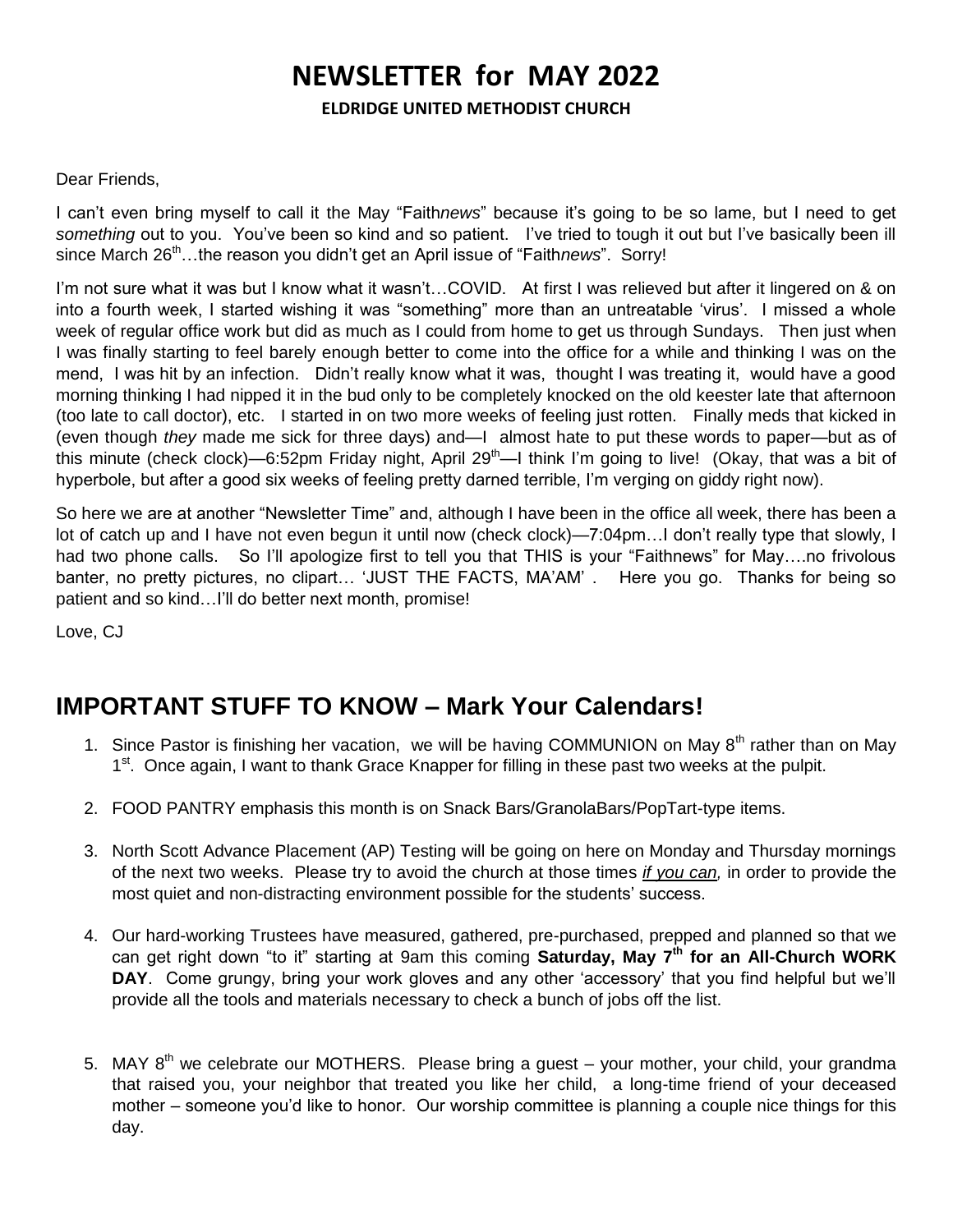- 6. Additionally on MAY 8th , a reminder that our tradition is to turn in our **PIGGY BANKS** (or whatever you've been using to save up) for funds to be directed to the Humility of Mary Shelter for Abused & Homeless Women. Normally, I would tell you to just place them on the altar when you arrive, but I'm not sure there will be space since it is Communion that day. I promise you there will be an identifiable area when you get here, how's that? Just look for the piggies!
- 7. The WORSHIP COMMITTEE meets at 1pm on Wednesday, the 11<sup>th</sup>.
- 8. The Men's Breakfast is moving back to ARGO for their regular get together at 7am on Saturday, the  $14^{th}$ .
- 9. MAY is a B-I-G month here at EUMC. Sunday, the 15<sup>th</sup> we are having **GOSPEL SUNDAY at 10am**. We will be welcoming the "PROMISED LAND" GOSPEL GROUP to our church for a full concert of rousing music to accompany a service replete with the reading and preaching of Gospel as well. You don't want to miss this; McUMC is joining us; *LET'S FILL THIS CHURCH.* Please bring friends!
- 10. . . . and to make it just a little more festive, we're going to add in a good old-fashioned Methodist-style **POTLUCK DINNER** after all that Gospel-Raising! You bring a couple dishes to share and your own table service*, if you can* (we obviously have dishes and stuff, just not so much help in the kitchen for cleaning it all up). We'll provide some simple drinks and a dessert. It's been sooooo long since we've done this together. I can't wait to do this again, like 'normal' Methodists pre-Covid! (Oops, I did promise you no frivolous banter, didn't I?)
- 11. Starting that evening of May  $8<sup>th</sup>$ , Countryside Community Theater will be holding preliminary rehearsals here until they can get into the HS auditorium. They will be here Monday thru Thursday evenings from 6-9ish. They have been apprised of conflict of which WE aware. If you have something that you were planning and didn't put speak to the office about getting it on the calendar, let me know ASAP and we'll try to get it worked out.
- 12. And it's another very special Sunday. . . May 22<sup>nd</sup> is GRADUATION SUNDAY! We want to honor and celebrate the hard work and dedication of our graduating High School and College Seniors. We obviously have a notion of who is graduating but we really BEG YOU to get hold of officially with the following information: FULL NAME; relationship to this church; place of Graduation; major activities or emphases while in that school; any major distinctions or honors; future plans/"next steps"—we need this information no later than Thursday, the  $5<sup>th</sup>$ , please. We ask that Grads attend dressed nicely and expecting to be called forward before the church for a gift (HS only) and recognition and plan to stay afterward for a special cake reception and pictures. Of course, we'd love extended family and friends to be invited to church with them that day.
- 13. …and one more Sunday to discuss…the final Sunday of the Month is, of course the Sunday of Memorial Day Weekend and most Graduations around here. But pastor is planning another of her very special **SING-ALONG-SUNDAY** worship services. Please mark your calendars and try to make it to church that busy weekend….it's always worth it (you know that!).
- 14. Just sticking our noses into June a tiny bit a quick reminder that our church IS a polling place for the upcoming Primary Election to be held on June  $7<sup>th</sup>$ ...another good day to avoid coming to the church for anything other than to cast your ballot, if possible.